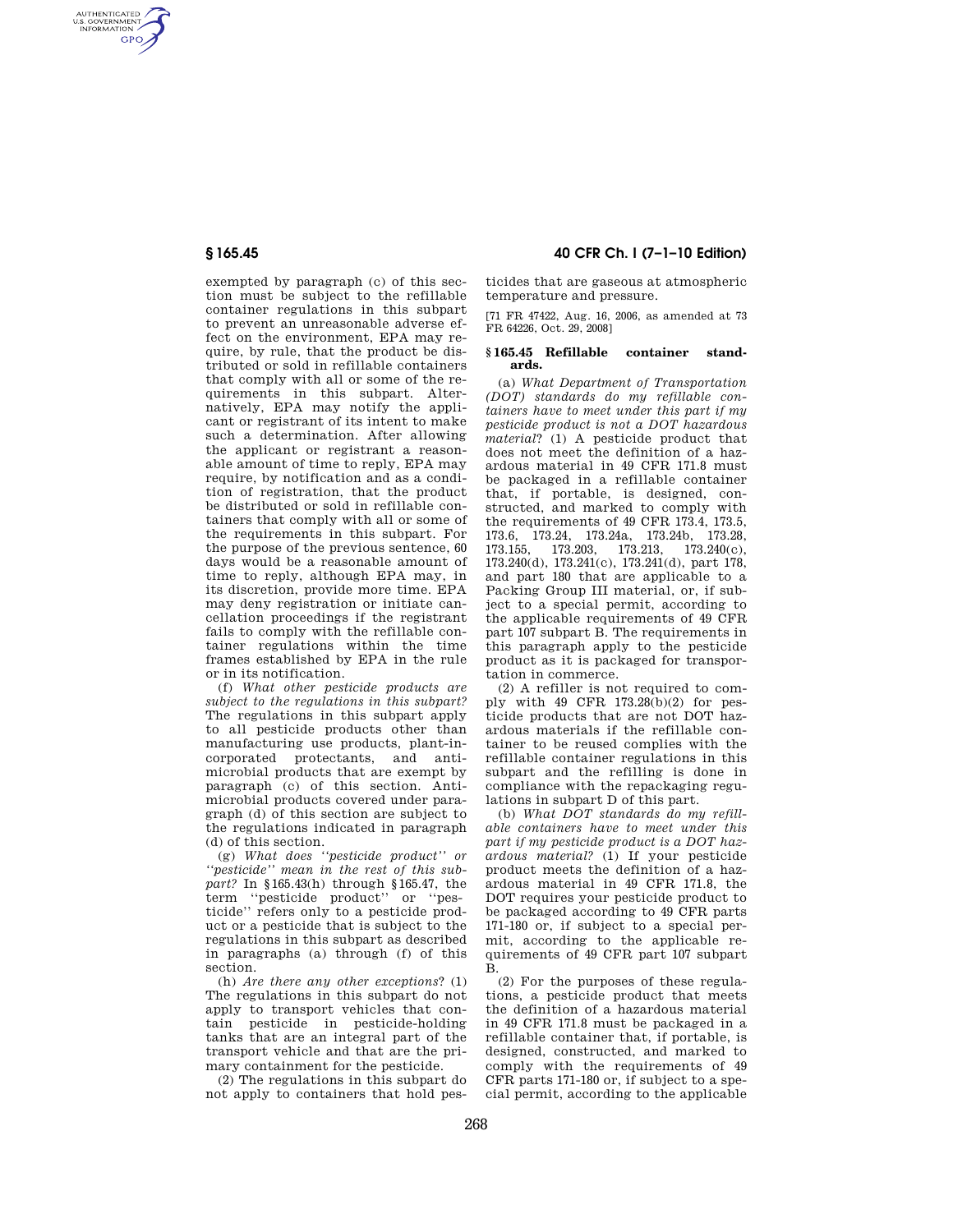## **Environmental Protection Agency § 165.45**

requirements of 49 CFR part 107 subpart B. The requirements in this paragraph apply to the pesticide product as it is packaged for transportation in commerce.

(c) *What will EPA do if DOT proposes to change any of the cross-referenced regulations*? If the DOT proposes to change any of the regulations that are incorporated in paragraphs (a) and (b) of this section, EPA will provide notice of the proposed changes and an opportunity to comment in the FEDERAL REGISTER. Following notice and comment, EPA will take final action regarding whether or not to revise its rules, and the extent to which any such revision will correspond with revised DOT regulations.

(d) *What standards for marking do my refillable containers have to meet*? Each refillable container must be marked in a durable and clearly visible manner with a serial number or other identifying code that will distinguish the individual container from all other containers. Durable marking includes, but is not limited to, etching, embossing, ink jetting, stamping, heat stamping, mechanically attaching a plate, molding, and marking with durable ink. The serial number or other identifying code must be located on the outside part of the container except on a closure. Placement on the label or labeling is not sufficient unless the label is an integral, permanent part of or permanently stamped on the container.

(e) *What standards for openings do my refillable containers have to meet?* If your refillable container is a portable pesticide container that is designed to hold liquid pesticide formulations and is not a cylinder that complies with the DOT Hazardous Materials Regulations in 49 CFR parts 171-180, each opening of the container other than a vent must have a one-way valve, a tamper-evident device or both. A oneway valve may be located in a device or system separate from the container if the device or system is the only reasonably foreseeable way to withdraw pesticide from the container. A vent must be designed to minimize the amount of material that could be introduced into the container through it.

(f) *What standards do my stationary pesticide containers have to meet?* If a stationary pesticide container designed to hold undivided quantities of pesticides equal to or greater than 500 gallons (1,890 liters) of liquid pesticide or equal to or greater than 4,000 pounds (1,818 kilograms) of dry pesticide is located at the refilling establishment of a refiller operating under written contract to you, the stationary pesticide container must meet the following standards:

(1) Except during a civil emergency or any unanticipated grave natural disaster or other natural phenomenon of an exceptional, inevitable and irresistible character, the effects of which could not have been prevented or avoided by the exercise of due care or foresight, each stationary pesticide container (for liquid and dry pesticides) and its appurtenances must meet both of the following standards:

(i) Each stationary pesticide container and its appurtenances must be resistant to extreme changes in temperature and constructed of materials that are adequately thick to not fail and that are resistant to corrosion, puncture, or cracking.

(ii) Each stationary pesticide container must be capable of withstanding all operating stresses, taking into account static heat, pressure buildup from pumps and compressors, and any other foreseeable mechanical stresses to which the container may be subjected in the course of operations.

(2) Each stationary container of liquid pesticides must meet all of the following standards:

(i) Each stationary container of liquid pesticides must be equipped with a vent or other device designed to relieve excess pressure, prevent losses by evaporation, and exclude precipitation.

(ii) External sight gauges, which are pesticide-containing hoses or tubes that run vertically along the exterior of the container from the top to the bottom, are prohibited on stationary containers of liquid pesticides.

(iii) Each connection on a stationary container of liquid pesticides that is below the normal liquid level must be equipped with a shutoff valve which is capable of being locked closed. A shutoff valve must be located within a secondary containment unit if one is required by subpart E of this part.